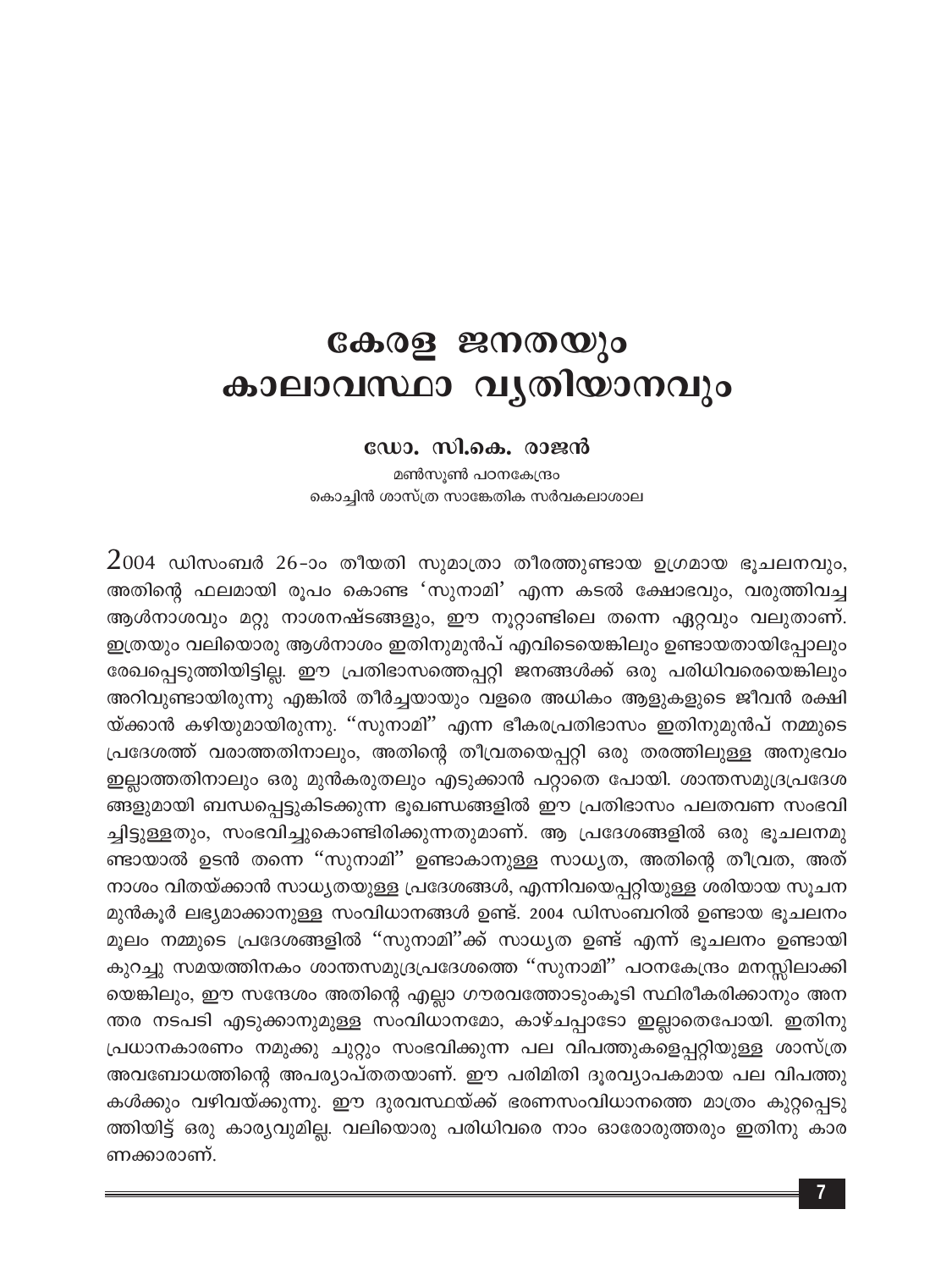## ≡കാലാവസ്ഥാ വൃതിയാനം

ചുഴലി കൊടുങ്കാറ്റ്, വർഷകാലത്തുണ്ടാകുന്ന കടൽക്ഷോഭം, ന്യൂനമർദ്ദം കൊണ്ടു ണ്ടാകുന്ന പേമാരി, വർഷകാലത്തും വേനൽമഴയിലും ഉണ്ടായിക്കൊണ്ടിരിക്കുന്ന വൃതി യാനങ്ങൾ, അവ വരുത്തിവയ്ക്കുന്ന വരൾച്ച, വെള്ളപ്പൊക്കം, ഇടിമിന്നൽ വരുത്തുന്ന നാശനഷ്ടങ്ങൾ, ആഗോള താപനിലയിൽ വന്നുകൊണ്ടിരിക്കുന്ന മാറ്റങ്ങൾ, അതുമൂലം സംഭവിച്ചുകൊണ്ടിരിക്കുന്നതും, സംഭവിക്കാൻ പോകുന്നതുമായ പല കാലാവസ്ഥാ വൃതി യാനങ്ങൾ, അന്തരീക്ഷ മലിനീകരണം വരുത്തി വയ്ക്കുന്ന വൻ ദുരന്തങ്ങൾ, കുടിവെള്ള ത്തിന്റെ ദൗർലഭ്യം, എന്നീ കാലാവസ്ഥാ ബന്ധിതമായ പ്രശ്നങ്ങളെപ്പറ്റി ഉള്ള അറിവ് വളരെ അപര്യാപ്തമാണ്.

വലിയ വിപത്തുകൾ സംഭവിച്ചതിനുശേഷം അതിന് താത്കാലികമായ പരിഹാരം കാണുകയും അതിനുശേഷം അടുത്ത വിപത്തുവരുന്നതുവരെ ഒരു കാരണവശാലും, വരാൻപോകുന്ന വിപത്തുകളെ മനസ്സിലാക്കാനും, അവ സംഭവിയ്ക്കാതിരിക്കാനും, സംഭ വിച്ചാൽ തന്നെ അവയുടെ തീവ്രത വളരെ കുറയ്ക്കാനുള്ള നടപടികൾ മുൻകൂട്ടി എടു ക്കാതിരിക്കുകയും, അവയെപ്പറ്റിയുള്ള അറിവു നേടാനുള്ള ഒരു ശ്രമവും നമ്മുടെ ഭാഗ ത്തുനിന്നും ഉണ്ടാകാതിരിക്കുകയുമാണ് ഇപ്പോഴത്തെ സ്ഥിതിവിശേഷം. നമുക്ക് ഓരോരുത്തർക്കും നേരിട്ടോ, നമ്മുടെ പ്രദേശത്തോ സംഭവിക്കാത്തതും ഇതിനു മുൻപ് സംഭവിച്ചതുമായ ഒരു കാര്യവും അതിന്റെ ഗൗരവത്തോടുകൂടി മനസ്സിലാക്കാനുള്ള ആഗ്ര ഹമില്ലായ്മയും അവ മനസ്സിലാക്കുന്നതിൽ കാണിക്കുന്ന നിസ്സംഗതയും വലിയൊരു പരിധി വരെ ഇതിനെല്ലാം കാരണമാണ്. നമുക്ക് നമ്മുടെ നാടിനോടോ സഹജീവികളോ ടോ നമ്മോടുതന്നെയോ ആത്മാർത്ഥതയില്ലാത്തതാണ് ഇതിനു മറ്റൊരു കാരണം.

കാലാവസ്ഥയിൽ സംഭവിച്ചുകൊണ്ടിരിക്കുന്ന മാറ്റം ഒരു ആഗോള പ്രതിഭാസമാണ്. ഇതിന്റെ ഗതിവിഗതികൾ ശരിയായ രീതിയിൽ മനസ്സിലാക്കിയാൽ ഇതിൽനിന്നും നേരി ടേണ്ടിവരുന്ന ദൂഷ്യഫലങ്ങൾ നല്ലൊരളവുവരെ കുറയ്ക്കാനും, ഇതു മൂലമുണ്ടാകുന്ന സത്ഫലങ്ങൾ വേണ്ടവിധം ഉപയോഗിക്കാനും സാധിക്കും. കാലാവസ്ഥയിൽ സംഭവി ച്ചുകൊണ്ടിരിക്കുന്ന ഈ മാറ്റങ്ങളെപ്പറ്റിയുള്ള അപര്യാപ്തമായ അറിവ്, ഇതുമൂലമുള്ള ഗുണങ്ങൾ അനുഭവിക്കാൻ പറ്റാതിരിക്കുകയും, അതിന്റെ തിക്ത ഫലങ്ങൾ എല്ലാ തീവ്ര തയോടും കൂടി അനുഭവിക്കേണ്ടിവരുകയുമാണ്. ഈ പശ്ചാത്തലത്തിലാണ്, നാം ഓരോ രുത്തരും, കാലാവസ്ഥ മാറ്റത്തെപ്പറ്റിയും, അത് വരുത്താവുന്ന ഹ്രസ്വ - ദൂര വ്യാപക പരി ണിതഫലങ്ങളെപ്പറ്റിയുമുള്ള ശരിയായ അറിവു നേടേണ്ടതിന്റെ ആവശ്യകത വ്യക്തമാ ക്കുന്നു.

ഈ ദിശയിൽ ദേശീയവും അന്തർദേശീയവുമായി നടത്തിവരുന്ന ഗഹനമായ പഠന ങ്ങളും ഗവേഷണങ്ങളും വിരൽ ചൂണ്ടുന്നത്, ഈ പ്രതിഭാസത്തിന് വലിയൊരളവുവരെ നാം തന്നെയാണ് കാരണക്കാർ എന്ന നഗ്ന സത്യമാണ്.

നല്ല തോതിൽ അതിവൃഷ്ടി ലഭിച്ചുകൊണ്ടിരുന്ന പ്രദേശങ്ങളിൽ വൃഷ്ടി ലഭ്യത വളരെ കുറയുക (മേഘാലയിലെ ചിറാപ്പുഞ്ചി പോലുള്ള പ്രദേശങ്ങളിൽ) മഴ വളരെ വിരളമായി മാത്രം ലഭിച്ചുകൊണ്ടിരിയ്ക്കുന്ന സ്ഥലങ്ങളിൽ അതിവർഷമുണ്ടാകുക (രാ ജസ്ഥാൻ) കാലവർഷം ലഭിക്കേണ്ട സമയങ്ങളിൽ അതിന്റെ ഒരു ലക്ഷണവും അനുഭവ പ്പെടാതിരിക്കുക (ഇപ്പോൾ നമ്മൾ കാണുന്നതുപോലെ) തണുപ്പുകാലത്ത് (ഡിസംബർ – ജനുവരി മാസങ്ങളിൽ) താപനിലയിൽ വലിയ വർദ്ധനവ് അനുഭവപ്പെടുക, ചുരുങ്ങിയ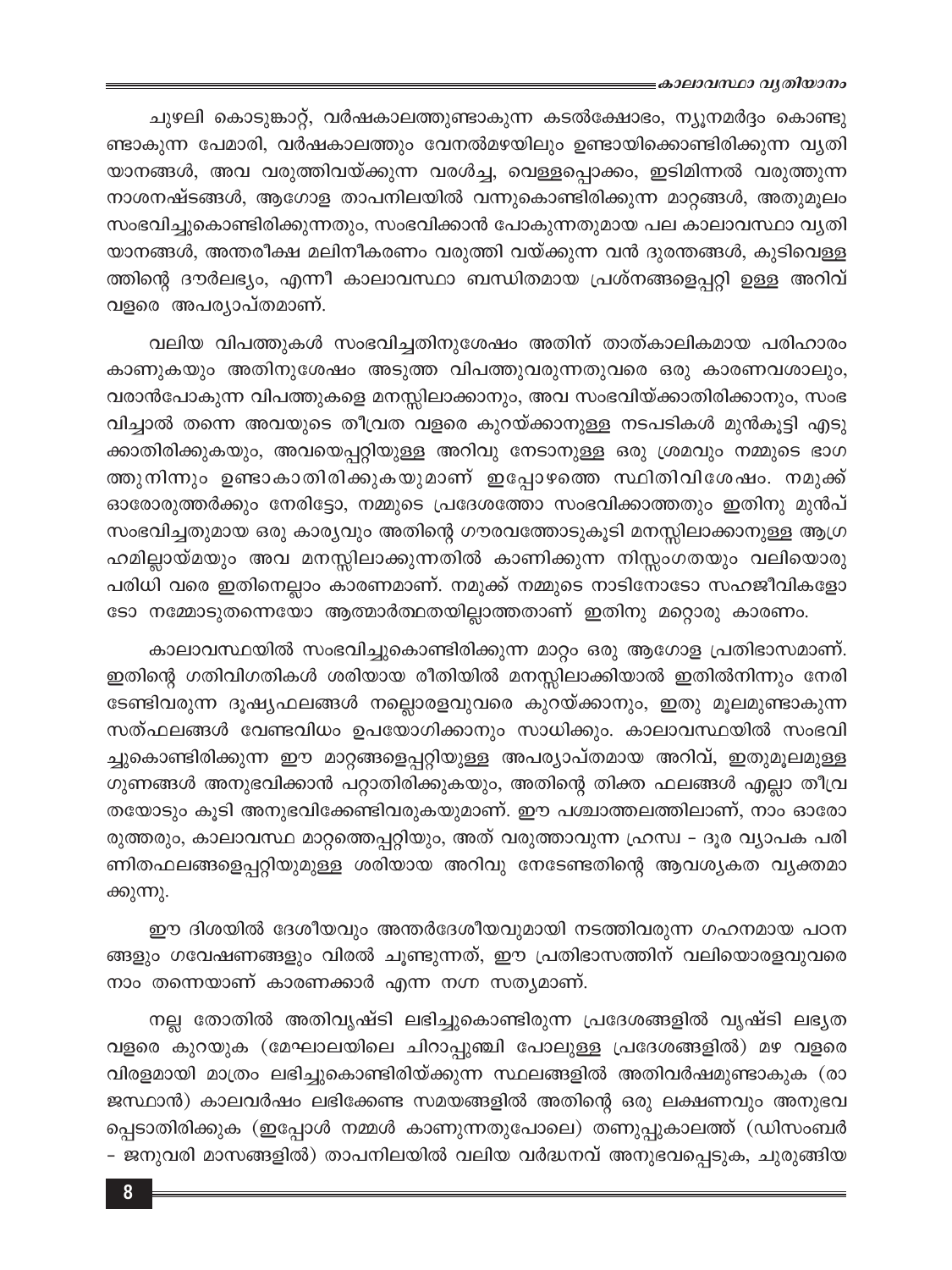ദിവസങ്ങളിലെങ്കിലും വളരെ കുറഞ്ഞ താപനില ചില പ്രദേശങ്ങളിൽ അനുഭവപ്പെടുക, പല സ്ഥലങ്ങളിലും കൂടിയ താപനിലയുടെ തോത് അനിയന്ത്രിതമായി ഉയരുക, അടു ത്തകാലം വരെ ചുഴലികൊടുംകാറ്റ് ഉണ്ടാകാത്ത പ്രദേശങ്ങളിൽ അവയുടെ സംഹാര താണ്ഡവം അനുഭവപ്പെടുക, തീരപ്രദേശങ്ങൾ കടൽക്ഷോഭത്തിനും കടലെടുക്കലിനും ഇടയാക്കുക, പല ദ്വീപുകളുടെയും നിലനിൽപ്പുതന്നെ ചോദ്യം ചെയ്യപ്പെടുന്ന അവസ്ഥ സംജാതമാകുക എന്നിവയാണ് കാലാവസ്ഥാ വ്യതിയാനം മൂലം സംഭവിക്കുന്നത്.

1850നു ശേഷം ഇന്നുവരെ ഏറ്റവും കൂടിയ താപനില രേഖപ്പെടുത്തിയ 12 കൊല്ല ങ്ങൾ 1995 നും 2008 നും ഇടയിലാണ്. ഈ താപനില വർദ്ധനവാണ് പല പ്രദേശങ്ങ ളെയും അവിശ്വസനീയമായ വരൾച്ചയിലേയ്ക്കും, വെള്ളപൊക്കത്തിലേക്കും കൊണ്ടെ ത്തിച്ചിരിക്കുന്നത്. സമുദ്രതല താപനിലയിൽ അനുഭവപ്പെടുന്ന വർദ്ധനവും (പ്രത്യേ കിച്ച് ഭൂമദ്ധ്യരേഖയ്ക്ക് ഇരുവശവുമുള്ള (10 $^{\rm o}$  തെ - 10 $^{\rm o}$ വ) ഉഷ്ണമേഖലാ പ്രദേശത്തെ സമുദ്രതാപനിലയിൽ), ഈ പ്രദേശത്ത് തുടരെതുടരെ അനുഭവപ്പെടുന്ന ഭൂകമ്പങ്ങളും ഈ പ്രദേശത്തെ കാലാവസ്ഥയിൽ മാറ്റം വരുത്തുന്നതിന് വലിയൊരു പങ്കുവഹിക്കുന്നു.

ബഹുനില മന്ദിരങ്ങളുടെ അനിയന്ത്രിതമായ വർദ്ധന, സ്വാർത്ഥ താത്പര്യപൂർത്തീ കരണത്തിനായുള്ള വൻതോതിലുള്ള വനനശീകരണം, ജലസംഭരണികളായി വർത്തി ച്ചിരുന്ന വയലുകൾ, കുളങ്ങൾ, കിണറുകൾ എന്നിവയെ ഉന്മൂലനം ചെയ്യൽ, നദികളിൽ നിന്നുള്ള അനിയന്ത്രിതമായ മണൽവാരൽ, നദികളുടെയും, കായൽ പ്രദേശങ്ങളുടെയും തീരപ്രദേശങ്ങളിൽ കാണപ്പെട്ടിരുന്ന വൃക്ഷലതാതികളുടെ അഭാവം എന്നിവ പരിത സ്ഥിതിയുടെ സന്തുലനതയെ വലിയൊരളവുവരെ ബാധിച്ചു. നമ്മൾ കൈവരിച്ച ശാസ്ത്ര സാങ്കേതിക പുരോഗമനം നമ്മുടെ ജീവിത രീതിയിൽ വലിയ മാറ്റം വരുത്തിയെങ്കിലും, ഈ പുരോഗതിയുടെ തെറ്റായ ഉപയോഗം അപരിഹാര്യമായ വിപത്തിലേക്ക് നമ്മെക്കൊണ്ടെത്തിച്ചു. ദിനംപ്രതി പെരുകിവരുന്ന വാഹനങ്ങളുടെ ബാഹുല്യവും അവ ബഹിർഗമിക്കുന്ന കാർബൺഡൈ ഓക്സൈഡും, എയർ കണ്ടീഷണർ പുറത്തുവിടുന്ന ചൂടുവായുവും ഓരോ പ്രദേശത്തെയും അന്തരീക്ഷ താപനില ക്രമാതീതമായി ഉയരാൻ ഒരുകാരണമാകുന്നു.

അന്തരീക്ഷത്തിലേക്ക് പുറംതള്ളുന്ന കാർബൺഡൈ ഓക്സൈഡിന്റെ തോത് വ്യവ സായിക വിപ്ലവത്തിന്റെ തുടക്കത്തിൽ ഉണ്ടായിരുന്നതിൽ നിന്ന് 30%-ൽ കൂടുതൽ അധി കരിച്ചു. പെട്രോളിയം ഉത്പന്നങ്ങൾ, കൽക്കരി എന്നിവയുടെ അമിതമായ ഖനനവും, ഉപയോഗവും, അന്തരീക്ഷ സന്തുലനതയെ വളരെയധികം ദോഷകരമായി ബാധിച്ചു.

കാർബൺഡൈ ഓക്സൈഡിന്റെ പുറം തള്ളലും, വനനശീകരണവും, ഇപ്പോൾ കാണുന്ന തരത്തിലുള്ള മലിനീകരണവും ഇതുപോലെ തുടർന്നാൽ വരുന്ന 15 കൊല്ല ത്തിനുള്ളിൽ അന്തരീക്ഷ കാർബൺഡൈ ഓക്സൈഡിന്റെ തോത് ഇപ്പോഴുള്ളതിന്റെ ഇരട്ടിയാകുകയും. അന്തരീക്ഷതാപനില 5°C എങ്കിലും വർദ്ധിക്കുകയും ചെയ്യും. ഇത് വളരെ ഗുരുതരമായ പ്രത്യാഘാതങ്ങൾക്ക് വഴിയൊരുക്കുമെന്നതിൽ ഒരു സംശയവുമി ല്ല. നാം യുദ്ധകാലാടിസ്ഥാനത്തിൽ ഒത്തൊരുമിച്ച് ഈ വൻവിപത്തിനെ നേരിടാൻ ശ്രമി ച്ചാൽ കാർബൺഡൈ ഓക്സൈഡിന്റെ വർദ്ധന നല്ലൊരു പരിധിവരെ ലഘൂകരിക്കാൻ സാധിക്കും. അതുവഴി അന്തരീക്ഷ താപനിലയിൽ ഉണ്ടാകാവുന്ന വർദ്ധനവും,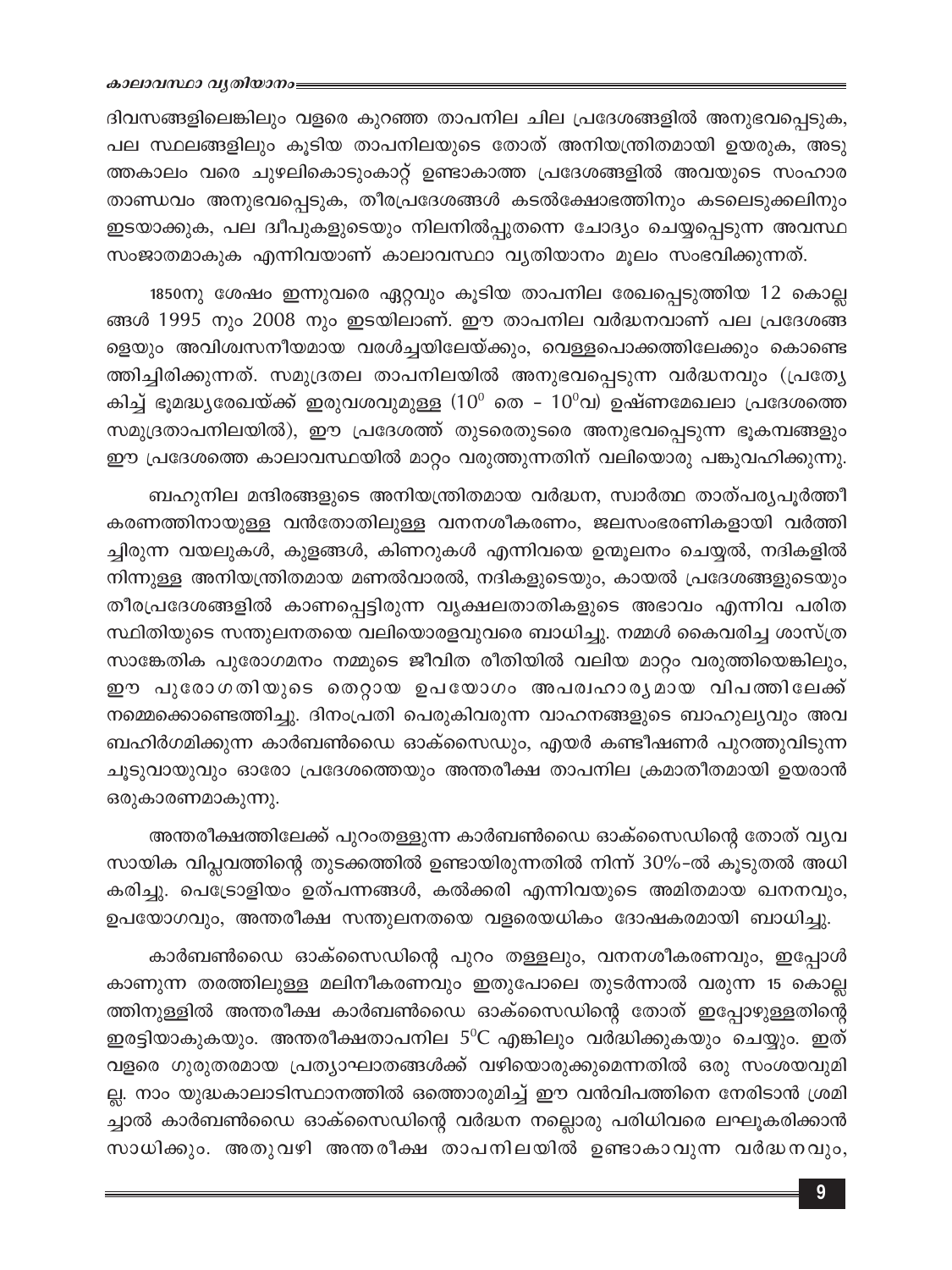അതുമൂലമുണ്ടാകാവുന്ന കാലാവസ്ഥാ വ്യതിയാനവും ഒരു പരിധിവരെ ലഘൂകരിക്കാൻ സാധിക്കും. എങ്കിലും, നാം എത്രതന്നെ ഉണർന്ന് പ്രവർത്തിച്ചാലും, ഇപ്പോൾ കണ്ടു തുടങ്ങിയിട്ടുള്ള കാലാവസ്ഥാമാറ്റങ്ങളും, അതിന്റെ തിക്തഫലങ്ങളും മുഴുവനായും തട യാൻ സാധിക്കുകയില്ല.

വികസിത രാജ്യങ്ങളാണ് ആഗോള താപനിലയും അതുമൂലം ഉണ്ടായിക്കൊണ്ടിരി യ്ക്കുന്ന കാലാവസ്ഥാ വൃതിയാനങ്ങൾക്കും വലിയ പങ്കു വഹിയ്ക്കുന്നത്. എങ്കിലും വികസ്ഥര രാജ്യങ്ങളും അവരുടെ വളർച്ചയ്ക്കനുസരിച്ച് ആഗോള താപവർദ്ധനാ പ്രക്രി യയിൽ ഒട്ടും പുറകിലല്ല. ഭാരതത്തിന്റെ പ്രത്യേകിച്ച് കേരളത്തിന്റെ സ്ഥിതി ഇതിന് മകു ടോദാഹരണമാണ്. അന്തരീക്ഷ താപനിലയിൽ വന്നിട്ടുള്ള വൃതിയാനം ദേശാടനപ്പക്ഷി കൾക്ക് ഋതുക്കളുടെ മാറ്റം മനസ്സിലാക്കാൻ സാധിക്കാതെ വരുകയും, അത് അവയുടെ ഗതിവിഗതികളിൽ വലിയ മാറ്റം വരുത്തുകയും ചെയ്തിരിക്കുന്നു.

ആഗോളതാപ വർദ്ധനയുടെ ആദ്യ ദൃഷ്ടാന്തമാണ് ധ്രുവ പ്രദേശങ്ങളിലും മറ്റു മല നിരകളിലും കാണപ്പെടുന്ന വലിയതോതിലുള്ള മഞ്ഞുരുകലും, ഹിമപാതത്തിൽ വരുന്ന കുറവും. ഇപ്പോഴത്തെ കണക്കനുസരിച്ച് ധ്രുവപ്രദേശത്ത് കൊല്ലം തോറും 1%ത്തോളം മഞ്ഞുരുകുന്നതായി കണക്കാക്കിയിരിക്കുന്നു. ആർട്ടിക്കിലെ മഞ്ഞുമലകളുടെ അളവ് 1960 ലേതിൽ നിന്നും ഏകദേശം 40% കുറവാണ്. ഈ പ്രവണത ആ പ്രദേശത്തെ നദികളി ലെയും സമുദ്രത്തിലെയും ജലനിരപ്പുയരാൻ കാരണമാകുന്നു. ഹിമാലയസാനുക്കളിൽ ലഭ്യമായ മഞ്ഞുമലകൾ (glacier) അത്ഭുതാവഹമായ വേഗതയിൽ അപ്രത്യക്ഷപ്പെട്ടുകൊ ണ്ടിരിക്കുകയാണ്. ഇത് തുടക്കത്തിൽ ആ പ്രദേശങ്ങളിൽ വെള്ളപ്പൊക്കത്തിനും, വരും കാലങ്ങളിൽ വൻതോതിലുള്ള വരൾച്ചക്കും കാരണമാകും. ഈ ദിശയിലെ പഠനങ്ങൾ വെളിപ്പെടുത്തുന്നത് ഇതിനകം തന്നെ സമുദ്രനിരപ്പ് ഏകദേശം 20 സെ.മീ. ഓളം ഉയർന്നു കഴിഞ്ഞു എന്നാണ്. കാര്യങ്ങൾ ഈ രീതിയിൽ മുന്നോട്ടു പോവുകയാണെങ്കിൽ 2050 ഓടുകൂടി സമുദ്രനിരപ്പ് 1 മീറ്ററോളം ഉയരുമെന്നാണ് കണക്കാക്കിയിരിക്കുന്നത്. ഈ പ്രതി ഭാസം താഴ്ന്ന പ്രദേശങ്ങളുടെയും, തീരദേശങ്ങളുടെയും വിനാശത്തിന് വഴിയൊരുക്കും. കേരളത്തിന്റെ തീരപ്രദേശങ്ങളുടേയും, നമ്മുടെ ചുറ്റും കാണപ്പെടുന്ന ദ്വീപുകളുടെയും ഭാവി വളരെ ഭയാനകമാണ്. ഈ വിപത്തിനെ വേണ്ട രീതിയിൽ നേരിടാൻ ജനങ്ങളോ, നമ്മുടെ ഭരണകൂടമോ ഒന്നും ചെയ്യുന്നില്ല എന്ന് പറയേണ്ടിവന്നതിൽ ദുഃഖമുണ്ട്. ഇൻഡ്യ യിൽ തന്നെ ഇതിനോടകം സുന്ദർ ബൻസിൽ 35 ച.കി.മീ അടക്കം പല ചെറിയ ദ്വീപു കളേയും കടലെടുത്തതുവഴി ഏകദേശം 6000 കുടുംബങ്ങൾ ഭവന രഹിതരായി. ഈ സ്ഥിതി തുടർന്നാൽ 2020 ഓടുകൂടി, തീരദേശത്തുള്ള 15% പ്രദേശങ്ങളെങ്കിലും കടലെടു ക്കാം. അത് ഏകദേശം 30,000 കുടുംബങ്ങളെ ദുരിതത്തിലാക്കാം. സമുദ്രോപരിതല താപ നില വർദ്ധിപ്പിക്കുമ്പോൾ El - Nino പോലെയുള്ള കാലാവസ്ഥാ പ്രതിഭാസങ്ങൾ കൂടുത ലായി ഉണ്ടാകുകയും, ഇത് ശക്തിയേറിയ ചുഴലിക്കാറ്റുകൾക്കും, ഹരിക്കേനുകൾക്കും വഴിതെളിയിക്കുകയും ചെയ്യുന്നു.

ഇന്നുണ്ടായിട്ടുള്ള വർദ്ധിച്ച താപനിലയ്ക്ക് പ്രധാനകാരണം വ്യാവസായിക വിക സനത്തിന്റെ ഫലമായി മനുഷ്യൻ പുറത്തുവിടുന്ന മലിനീകരണ വസ്തുക്കളാണ്. വ്യാവസാ യിക വിപ്ലവം തുടങ്ങിയ സമയവുമായി താരതമ്യം ചെയ്യുമ്പോൾ ഇന്നത്തെ CO<sub>,</sub>ന്റെ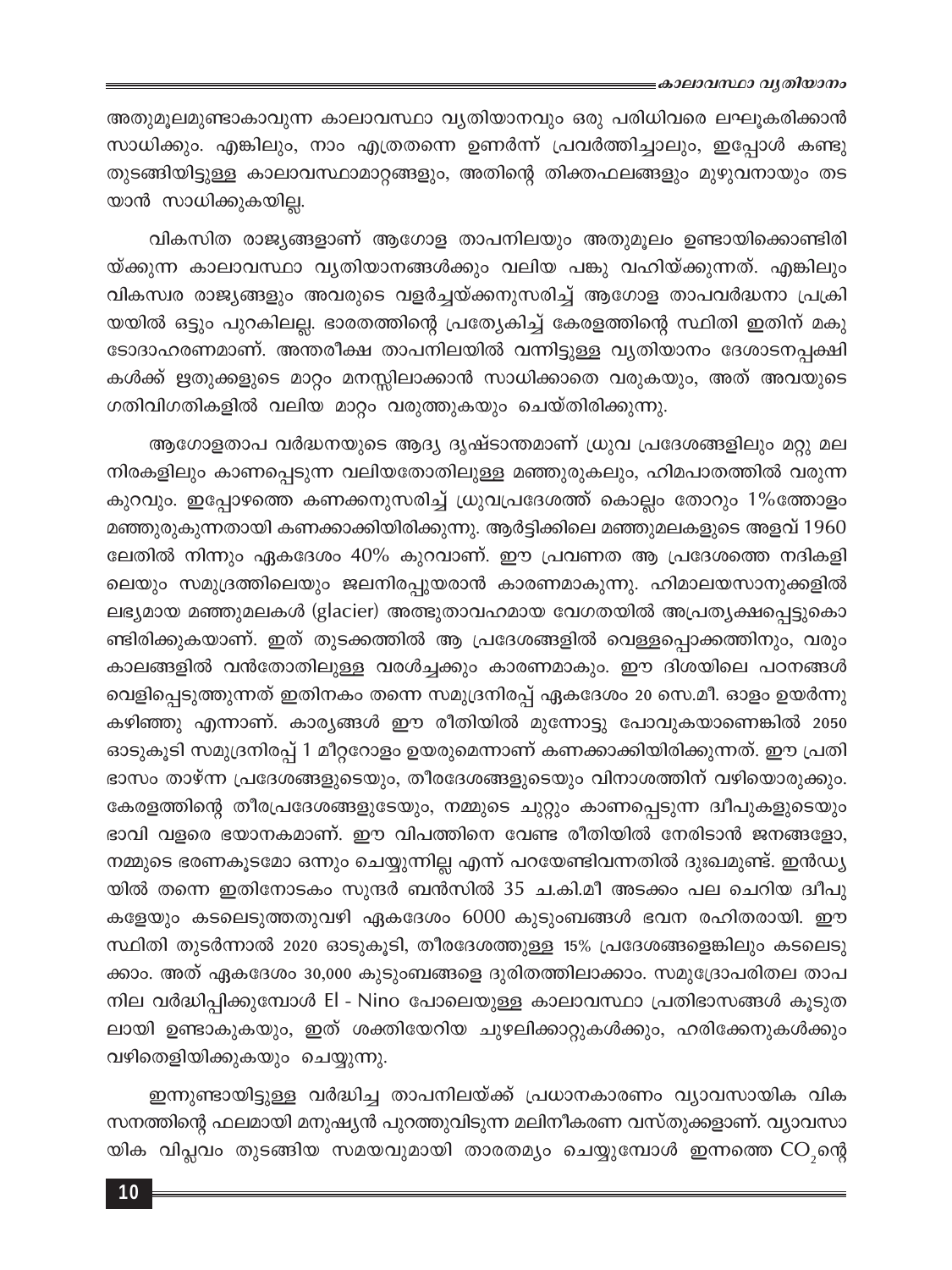അളവ് ഏകദേശം 30% ത്തോളം കൂടുതലാണ്. 2005 ലെ കണക്കുപ്രകാരം  $\mathrm{CO}_2$  ന്റെ അളവ് .<br>379 ppm ആണ് ഇത് കഴിഞ്ഞ 6 ലക്ഷം വർഷത്തേതിനേക്കാൾ കൂടുതലാണ്.

## ആഗോള താപനം മൂലം നേരിട്ടുണ്ടാകുന്ന പ്രത്യാഘാതങ്ങൾ

ആഗോളതാപനം, ബാഷ്പീകരണത്തിന്റെ അളവുകൂട്ടുകയും, ഇത് വരൾച്ചക്കും, ചൂട് കാറ്റ് ഉണ്ടാകുന്നതിനും കാരണമാവുകയും ചെയ്യുന്നു. ചൂടു കൂടുന്നതിനനുസരിച്ച് വായു വിലെ ഈർപ്പത്തിന്റെ അളവു കൂടി, വലിയ ഒരു ഊർജ്ജപ്രവാഹത്തിലൂടെ ഈർപ്പമുള്ള പ്രദേശങ്ങളിൽ വലിയ മഴമേഘങ്ങൾ രൂപംകൊള്ളുകയും, സമുദ്രങ്ങൾക്കു മുകളിലായി ചുഴലികൊടുങ്കാറ്റുകൾ രൂപം കൊള്ളുകയും ചെയ്യുന്നു.

2003 ൽ, മൺസൂണിന് മുന്നോടിയായി ഉണ്ടാകുന്ന താപവർദ്ധന സാധാരണ ഉണ്ടാ കുന്നതിൽ നിന്നും വളരെ നേരത്തെ ഇന്ത്യയിൽ ഉണ്ടാകുകയും, 45 മുതൽ 49<sup>0</sup>c വരെ ഉയർന്ന് 14000 ഓളം പേരുടെ മരണത്തിനു കാരണമാകുകയും, ജന്തുജീവജാലങ്ങളുടെ വൻ നാശത്തിന് ഇടയാക്കുകയും ചെയ്തു. ആസ്ത്രേലിയയിൽ ചരിത്രത്തിലെ തന്നെ ഏറ്റവും വലിയ വരൾച്ച നേരിട്ടു. സ്വിറ്റ്സർലന്റിൽ 250 വർഷത്തിനിടയ്ക്ക് ഏറ്റവും കൂടിയ ചൂട് ജൂണിൽ അനുഭവപ്പെടുകയും ഫ്രാൻസിൽ 2003 ആഗസ്റ്റ് 2<sup>nd</sup> നും 15<sup>th</sup>നും ഇട യ്ക്കായി ഏറ്റവും ചൂടുകൂടിയ കാറ്റ് രേഖപ്പെടുത്തുകയും ചെയ്തു. ഇതിൽ ഏകദേശം 14,800 ഓളം പേർ മരിക്കുകയുണ്ടായി. 2003 മെയിൽ അമേരിക്കയിൽ 562 ടൊർനാഡോ ഉണ്ടായി. 2005 ൽ ഉണ്ടായ കത്രീന, റീത്ത, വിൽമ തുടങ്ങിയ ഹരിക്കേനുകൾ വൻനാശ നഷ്ടമാണ് അമേരിക്കയിലും, സമീപപ്രദേശങ്ങളിലും ഉണ്ടാക്കിയത്. മുംബൈയിൽ 2005 ജൂലൈ 26 ന് 944 മി.മീ. രേഖപ്പെടുത്തിയ മഴ വിഴുങ്ങിയത് 1000ത്തോളം ജീവനും 1700 കോടിയോളം വിലവരുന്ന സമ്പത്തുമാണ്. രാജസ്ഥാനിലെ ബാർമറിൽ 2006 ആഗസ്റ്റിൽ 750 മി.മീ. രേഖപ്പെടുത്തിയ മഴ ഇതിന് മറ്റൊരുദാഹരണമാണ്. അതേസമയം മൺസൂൺ ധാരാളമായി ലഭിക്കുന്ന ആസ്സാം കൊടിയ വരൾച്ച നേരിടുകയും, ഇത് ഖാരിഫ് കൃഷിയെ സാരമായി ബാധിക്കുകയും ചെയ്തു.

2004 ഡിസംബർ 30 ന് യു.എ.ഇയിൽ ഉണ്ടായ മഞ്ഞുവീഴ്ച മറ്റൊരുദാഹരണ മാണ്. അന്ന് ഇവിടുത്തെ മലനിരകളിൽ മഞ്ഞുവീഴ്ച ഉണ്ടാകുകയും, താപനില ഏക ദേശം -5°c ആയി കുറയുകയും ചെയ്തു.

അന്റാർട്ടിക്കയാണ് കാലാവസ്ഥാവ്യതിയാനം വളരെ രൂക്ഷമായി ബാധിക്കുന്ന മറ്റൊരു പ്രദേശം. ഇവിടെ മഞ്ഞുപാളികളാൽ മൂടപ്പെട്ടു കിടന്നിരുന്ന സ്ഥലങ്ങളിൽ പുല്ലുവർഗ്ഗ ത്തിൽപ്പെട്ട ചെടികൾ വളരാൻ തുടങ്ങിയിരിക്കുന്നു. ഇവിടുത്തെ അന്തരീക്ഷ താപനില യിലുള്ള വർദ്ധനവാണ് ഇത് കാണിക്കുന്നത്. മഞ്ഞുപാളികളെ ആശ്രയിച്ച് ജീവിക്കുന്ന പെൻഗ്വിൻ, കടൽപ്പക്ഷികൾ, ശൈത്യ ജല മത്സ്യങ്ങൾ തുടങ്ങിയ ജീവജാലങ്ങളുടെ നില നിൽപ്പിനെയാണ് ഇത് ചോദ്യം ചെയ്യുന്നത്.

2020 ൽ ശൈത്യകാലമുണ്ടാകില്ല എന്നും അത് വരും കാലങ്ങളിലേക്ക് കൂടി തുടരും എന്നുമാണ് പഠനങ്ങൾ പ്രവചിക്കുന്നത്. 2007 ജനുവരിയിൽ തന്നെ ഇന്ത്യയുടെ വടക്കു ഭാഗങ്ങളിൽ താപനില ഏകദേശം 35°C ഓളം ഉയരാനിടയായി. ഗംഗാതടത്തിന്റെ ഭൂരിഭാ ഗവും പൊടിക്കൂമ്പാരമായി മാറിയിരിക്കുന്നു. ഇത് ഗോതമ്പ് കൃഷിയെയും മറ്റു വിളക ളെയും കാര്യമായി ബാധിക്കുകയും ചെയ്തു.